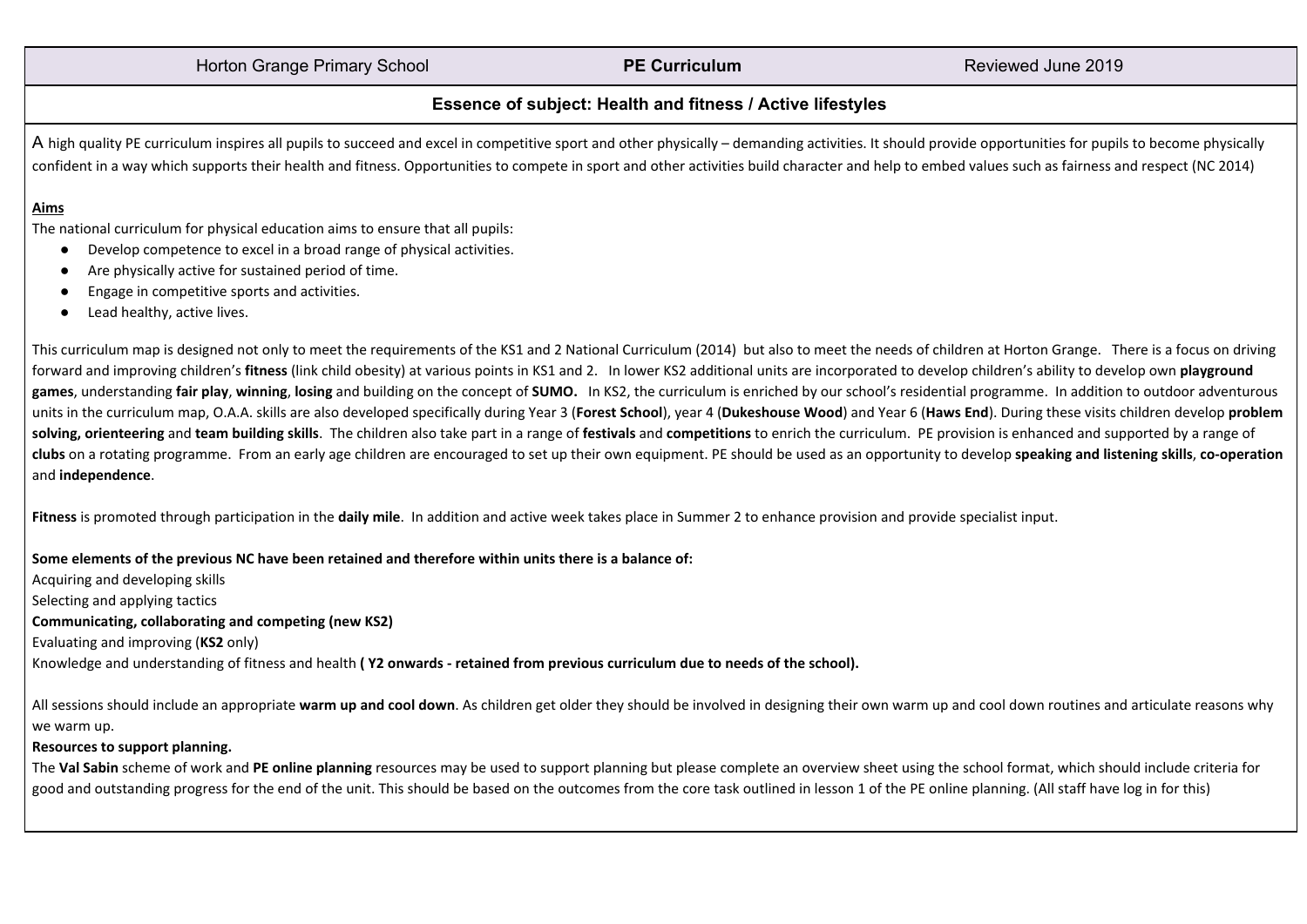|           |                                                                                             | Autumn 1                                                                          | <b>Autumn 2</b>                                                                                   | Spring 1                                             | <b>Spring 2</b>                                     | Summer 1                                                                 | <b>Summer 2</b>                         |  |
|-----------|---------------------------------------------------------------------------------------------|-----------------------------------------------------------------------------------|---------------------------------------------------------------------------------------------------|------------------------------------------------------|-----------------------------------------------------|--------------------------------------------------------------------------|-----------------------------------------|--|
|           | HEALTH AND FITNESS SHOULD RUN THROUGH ALL LESSONS                                           |                                                                                   |                                                                                                   |                                                      |                                                     |                                                                          |                                         |  |
|           | CONTENT OF CURRICULUM MAP MAY CHANGE ORDER LINKED TO FESTIVAL TIMETABLE AND ENTRY TO EVENTS |                                                                                   |                                                                                                   |                                                      |                                                     |                                                                          |                                         |  |
| Y1        |                                                                                             | <b>Gymnastics</b><br>(Bouncing, jumping,<br>landing)                              | Dance                                                                                             | <b>Games - throwing and</b><br>catching              | <b>Games-bat and ball games</b>                     | <b>Fitness (sports day events)</b>                                       | <b>Team games / playground</b><br>games |  |
| Y2        |                                                                                             | <b>Games (multiskills)</b><br><b>Throwing and catching</b><br>games with rules    | Dance / Gymnastics<br>Movements to music and sequences of movements<br>(LINKED TO DANCE FESTIVAL) |                                                      | <b>Games (invasion / dribbling)</b><br>and kicking) | Fitness (sports day events)                                              | Active play<br><b>Team games</b>        |  |
| Y3        |                                                                                             | <b>Invasion games</b><br><b>Football</b>                                          | <b>Gymnastics - Symmetry</b><br>and asymmetry                                                     | <b>Games / PSHE / creating</b><br>games<br>Tag rugby | Dance - Language of dance                           | <b>Athletics and fitness</b>                                             | Games (Net / wall)<br><b>Tennis</b>     |  |
| Y4        |                                                                                             | Gymnastics - balance                                                              | <b>Invasion games: Netball</b><br>basketball                                                      | Dance                                                | <b>Striking and fielding</b><br><b>Rounders</b>     | <b>Athletics and fitness</b><br>Outdoor adventurous<br>(Dukeshouse Wood) | Swimming                                |  |
| <b>Y5</b> |                                                                                             | Swimming                                                                          | Swimming                                                                                          | <b>Swimming</b>                                      | Swimming                                            | Swimming                                                                 | <b>Athletics and fitness</b>            |  |
|           |                                                                                             | Net games - tennis                                                                | Gym - control and<br>balance/sequence work                                                        | <b>Invasion games - football</b>                     | <b>Dance</b>                                        | <b>Athletics and fitness</b>                                             | <b>Striking and fielding - rounders</b> |  |
| <b>Y6</b> |                                                                                             | <b>Invasion games: Tag</b><br>rugby<br><b>Outdoor Adventurous</b><br><b>Hawse</b> | <b>Invasion and target</b><br>games: Netball and<br>basketball                                    | Gym: Bridges, control,<br>strength and flexibility   | <b>Games: Tri golf and hockey</b>                   | <b>Athletics and fitness</b>                                             | <b>Striking and fielding: Cricket</b>   |  |

# **Assessment (area for development)**

The core tasks play a key role in assessment and should be used where possible as a baseline to inform planning as well as to assess progress. Video / pictures should play a key role in assessment, both for the baseline and end of unit.

# **Inclusion**

Every child has a legal right to PE. Should you require any advice on how to include specific children with specific needs please consult the SENCO. Annotations must be made on planning. **Differentiation**

The core task cards demonstrate how the concept of STEP (space, task equipment and people). Please use them as a resource.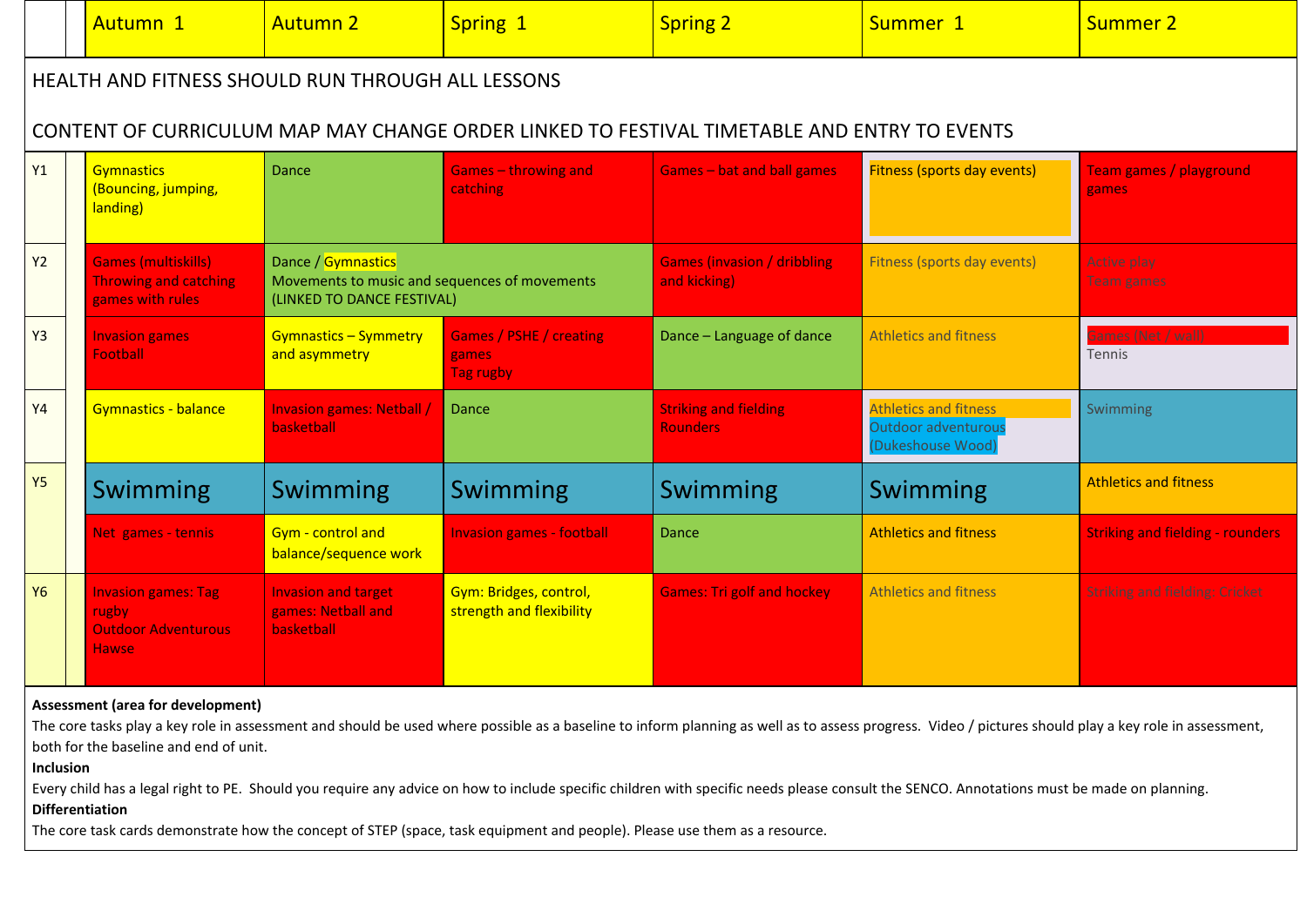#### **Swimming**

**All children** receive swimming lessons in the final term of Y4 and 2 terms of Year 5. Where needed a swimming catch up programme is ran.

## **BAALPE**

Please refer to BAALP safety handbook for advice on specific activities as it gives subject specific advice on safety. (resource room)

PE KIT

Spare PE kit is kept in the school office. Please ensure this is signed in and out. If children regularly forget PE kit then it the class teachers responsibility to contact parents.

## **Non participants**

KS1 and 2 non participation should also act as coaches, timekeepers, scorers etc.

## SAMPLE PE PLAN FROM ONLINE PE RESOURCES

| <b>Topic</b>      | Netball                                                                                     | Level |  | <b>Theme</b> | Lesson 1 of 6 - Core Task: Introduction<br>Lesson | <b>Title</b> | <b>PEplanning Netball Additional Plans</b> |
|-------------------|---------------------------------------------------------------------------------------------|-------|--|--------------|---------------------------------------------------|--------------|--------------------------------------------|
| Learning          | 1. Get into good positions to pass the ball - AD Level 3                                    |       |  |              |                                                   |              |                                            |
| <b>Objectives</b> | 2. Get into good positions to receive the ball - AD Level 3                                 |       |  |              |                                                   |              |                                            |
|                   | 3. Describe how their bodies feel when they are warming up and playing games - KUFH Level 3 |       |  |              |                                                   |              |                                            |

#### **Teaching Assistant**

**Special Educational Needs** 

| Literacy:<br><b>Keywords</b>     | Explore the game; Passing; Possession; Shoot; Score;<br>Teamwork                                                                                                                                                                       | Citizenship | Develop own ideas and experiences | <b>Numeracy</b> | Keep score of the game                                               |
|----------------------------------|----------------------------------------------------------------------------------------------------------------------------------------------------------------------------------------------------------------------------------------|-------------|-----------------------------------|-----------------|----------------------------------------------------------------------|
| <b>Risk</b><br><b>Assessment</b> | Area safe and checked - any hazards removed<br>Equipment safe and checked<br>Safety information highlighted to participants<br>Equipment suitable for participants<br>$\bullet$<br>Suitable clothing and footwear worn by participants | ICT         |                                   | Equipment       | Netballs or suitable balls that bounce;<br>Marker Cones: Bibs: Hoops |

This is the first lesson in the Netball unit of work

The intention of the lesson is to give the children the opportunity to experience and explore the game by playing the QCDA Core Task with a netball slant to it. There are two reasons **Teacher Notes** for this:

1. The QCDA Core Task acts as an introduction to Netball for the children. It gives them the opportunity to have a go at the game and explore it for themselves

2. It provides an opportunity for you to make an initial assessment of your class's ability. By observing the children you can make a judgement on the current level of the children and the level at which you should set for teaching the rest of the unit. Guidance on this can be found in the lesson evaluation section of the plan

|                                                                      | Warm Up | Stuck in the Mud                                                   | Strand: KUFH | Duration: 3 - 5                                    | <b>Teaching Points</b> |  |
|----------------------------------------------------------------------|---------|--------------------------------------------------------------------|--------------|----------------------------------------------------|------------------------|--|
| Set out a 30 by 30 step area for the children to play in<br>Head up: |         |                                                                    |              |                                                    |                        |  |
|                                                                      |         | Select 4 children to be Taggers                                    |              | - Look where you are going<br>Look out for taggers |                        |  |
|                                                                      |         | All children must stay in the area                                 |              |                                                    |                        |  |
|                                                                      |         | . The Taggers aim is to try and catch (tag) all the other children |              | Look for space to move into                        |                        |  |
|                                                                      |         | The other children move around trying to avoid being tagged        |              | Avoid other children                               |                        |  |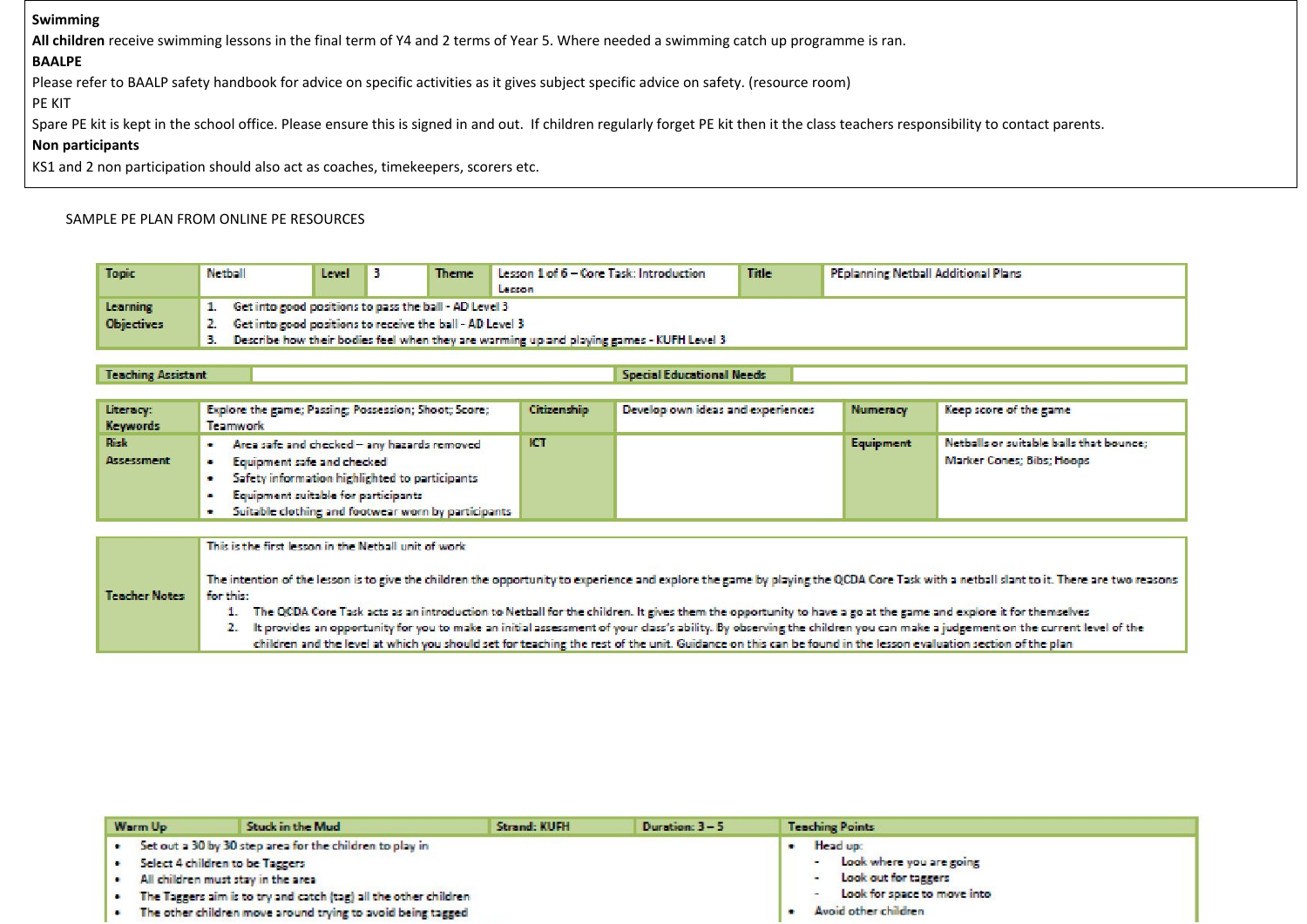|                                                                                                                                          | <b>Warm Down</b>                                                                        | Static Stretching - teacher led - dingram | <b>Strand: KUFH</b> | Duration: 3 - 5 | <b>Teaching Points</b>          |  |  |
|------------------------------------------------------------------------------------------------------------------------------------------|-----------------------------------------------------------------------------------------|-------------------------------------------|---------------------|-----------------|---------------------------------|--|--|
|                                                                                                                                          | Ask the children to stand in a semi-circle around the teacher<br>Hold for 10-12 seconds |                                           |                     |                 |                                 |  |  |
| Show the children a stretch they must copy<br>. .                                                                                        |                                                                                         |                                           |                     |                 | Hold still, don't bounce        |  |  |
| Start at the top of the body and work all the way down the body stretching the major body parts - arms and legs<br>Watch and copy<br>. . |                                                                                         |                                           |                     |                 |                                 |  |  |
|                                                                                                                                          |                                                                                         |                                           |                     |                 | Where can you feel the stretch? |  |  |

| <b>Plenary</b>                                  | <b>Teaching Points</b>                                                      |
|-------------------------------------------------|-----------------------------------------------------------------------------|
| What skills did you use to play the game today? | $\bullet$ Encourage the children to think of what they did to play the game |

| <b>Plenary</b>                                     | <b>Teaching Points</b>                                                                                                       |
|----------------------------------------------------|------------------------------------------------------------------------------------------------------------------------------|
| How did you keep possession of the ball as a team? | [ . Encourage the children to talk about the skills and tactics they used during the game - passing, finding and using space |

#### Evaluation

How did the children get on playing the game today?

- . Most had a good go and played with some success base the teaching for the rest of this unit of work at this level Level 3
- "Most found the game too difficult you need to focus on more basic skills at a lower level for this unit of work Level 2/3
- . Most found the game too easy you need to set your teaching at a higher level to challenge your class Level 3/4